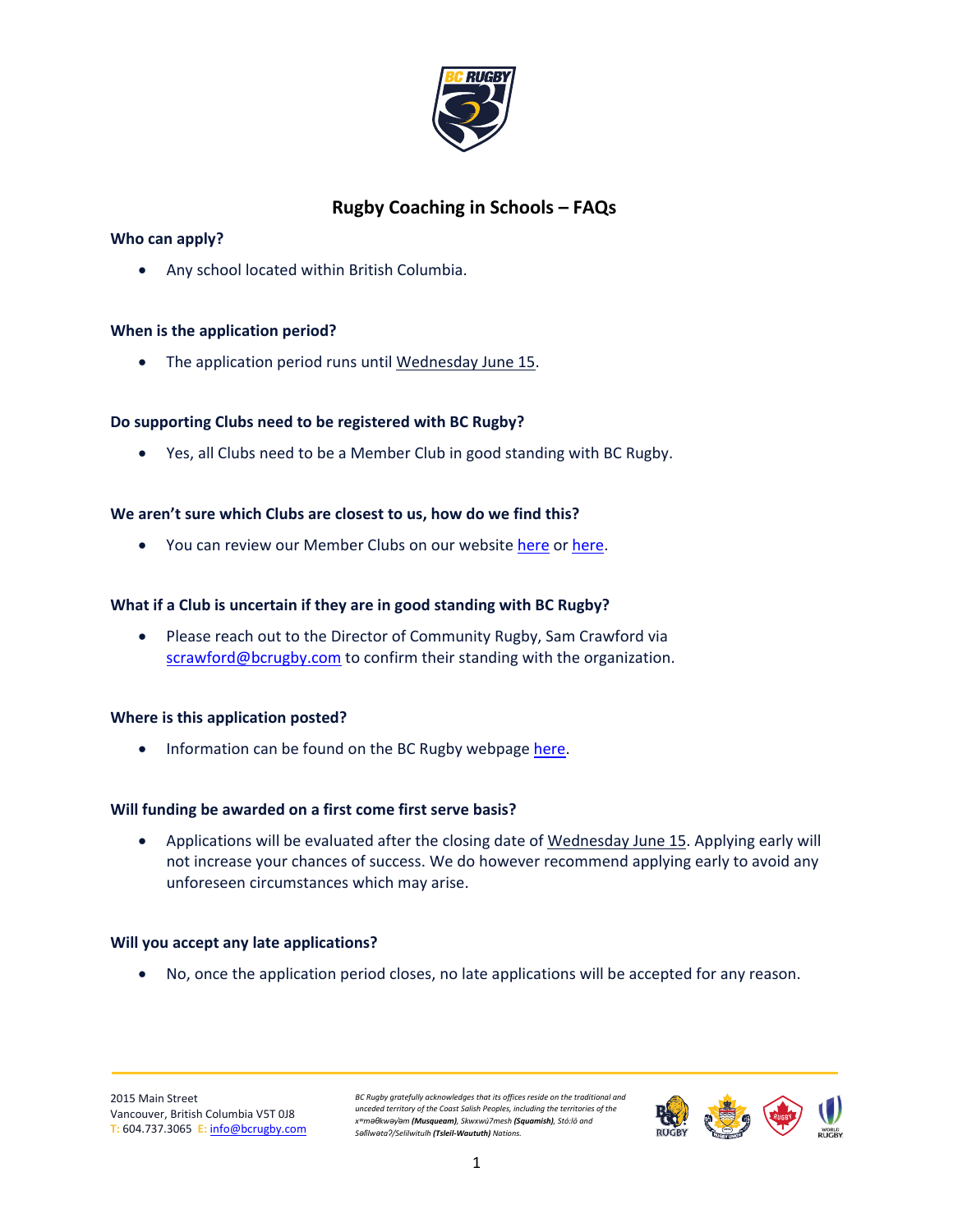

# **What information needs to be included in the letter of support from the BC Rugby Member Clubs?**

- Name of Rugby Club
- Main contact person for Rugby Club who can answer questions regarding their support
- A list of available programming the Club currently offers, or intends to offer to support players who wish to join their Club
- Any other relevant information

### **How are applications evaluated?**

• Applications will be evaluated by a three-person panel including an independent representative.

# **How can we contact BC Rugby about questions or to discuss our application?**

• If a school wishes to discuss its application and eligibility, please contact the Director of Community Rugby, Sam Crawford via [scrawford@bcrugby.com](mailto:scrawford@bcrugby.com) to discuss further.

### **How much funding will schools receive?**

• Schools will not receive any funding directly as BC Rugby will cover all associated costs, however there should be no additional cost implications for schools participating in these programs.

# **What equipment and facilities do we need to provide?**

• Schools need to provide access to a gymnasium or sport field that provides a safe surface for non-contact ball sport. BC Rugby will provide all coaches with a Rookie Rugby Kits.

#### **Will our students be covered under insurance?**

• All students participating in this programming will be covered by the school's General Liability insurance, and any other insurance the school holds. BC Rugby will not be liable for students participation in these activities. BC Rugby will provide additional insurance through the Rugby Canada National insurance program for all coaches running these programs.

#### **How will coaches be appointed for these positions?**

• All coaches will be appointed using the BC Rugby Recruitment policy [here.](https://bcrugby.com/wp-content/uploads/2021/05/BC-Rugby-Recruitment-Policy.pdf)

*BC Rugby gratefully acknowledges that its offices reside on the traditional and unceded territory of the Coast Salish Peoples, including the territories of the xʷməθkwəy̓əm (Musqueam), Skwxwú7mesh (Squamish), Stó:lō and Səl̓ílwətaʔ/Selilwitulh (Tsleil-Waututh) Nations.*